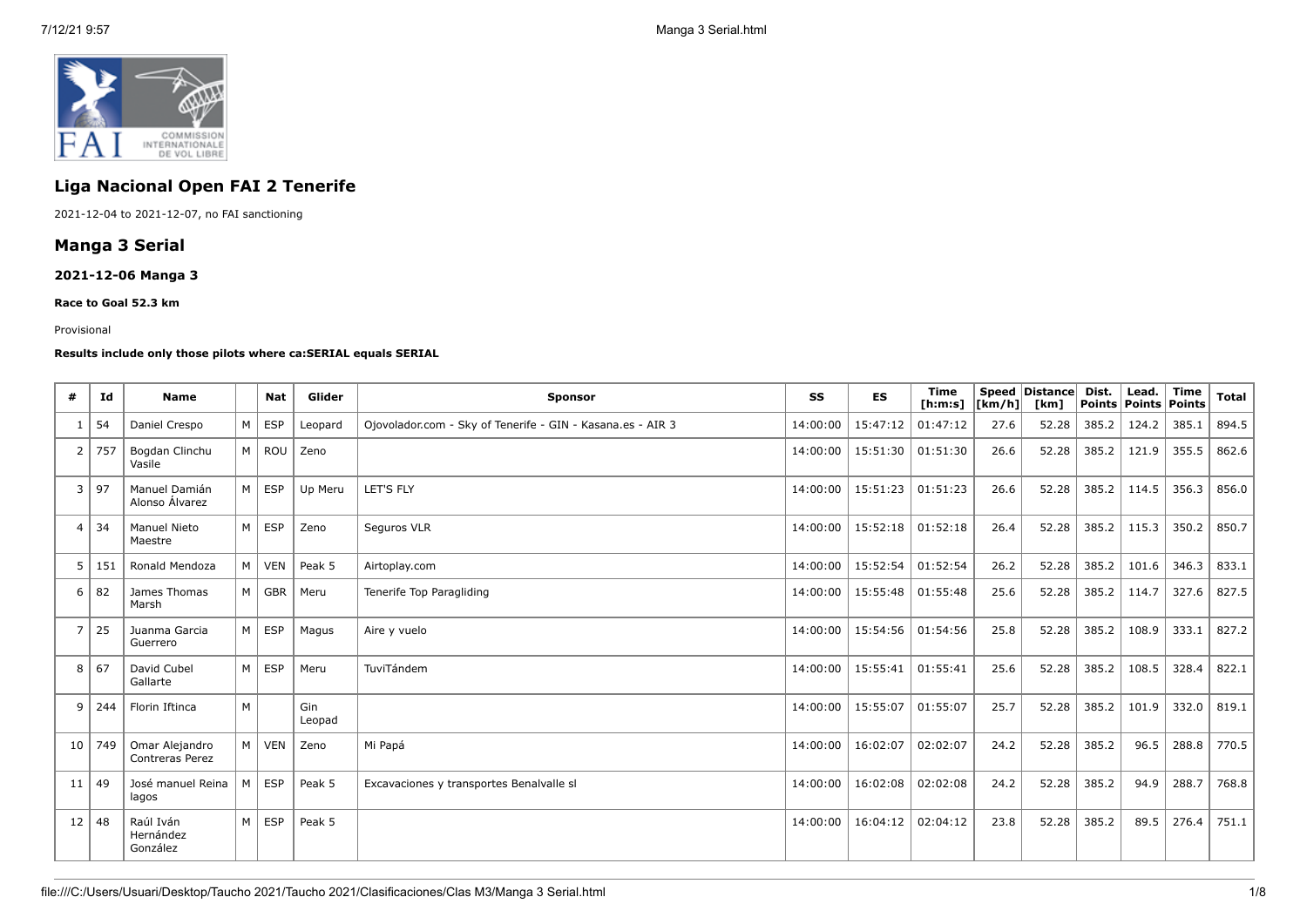| #  | Id  | <b>Name</b>                   |   | <b>Nat</b> | Glider         | <b>Sponsor</b>                                | SS       | ES       | Time<br>[ <b>h</b> : <b>m</b> : <b>s</b> ] | [km/h] | Speed Distance<br>[km] | Dist.<br>Points | Lead.<br>Points | Time<br>Points | <b>Total</b> |
|----|-----|-------------------------------|---|------------|----------------|-----------------------------------------------|----------|----------|--------------------------------------------|--------|------------------------|-----------------|-----------------|----------------|--------------|
| 13 | 111 | Ricardo Rodrigues             | M | POR        | Gin<br>Leopard | paragliding.BSTOKED.net; Azores Airlines      | 14:00:00 | 16:09:03 | 02:09:03                                   | 22.9   | 52.28                  | 385.2           | 85.8            | 248.2          | 719.2        |
| 14 | 130 | Fabián Déniz<br>Quintana      | M | ESP        | Zeno           |                                               | 14:00:00 | 16:14:30 | 02:14:30                                   | 22.0   | 52.28                  | 385.2           | 80.4            | 217.5          | 683.1        |
| 15 | 161 | Ricardo Mota Leite            | M | POR        | Zeolite<br>GT  | AbouaAboua                                    | 14:00:00 | 16:24:17 | 02:24:17                                   | 20.5   | 52.28                  | 385.2           | 81.5            | 164.1          | 630.8        |
| 16 | 133 | Jaume Font Ferrer             | M | <b>ESP</b> | Venus SC       | <b>HAPPY FLY Tenerife</b>                     | 14:00:00 | 16:41:19 | 02:41:19                                   | 18.4   | 52.28                  | 385.2           | 46.4            | 75.5           | 507.1        |
| 17 | 122 | Chechu Martinez<br>Rojano     | M | <b>ESP</b> | Ozone<br>Zeno  | RODEO STAR_FGT                                | 14:00:00 | 16:39:33 | 02:39:33                                   | 18.6   | 52.28                  | 385.2           | 36.1            | 84.5           | 505.8        |
| 18 | 731 | Enric Moyés Valls             | M | <b>ESP</b> | Artik 6        |                                               | 14:00:00 | 16:42:45 | 02:42:45                                   | 18.2   | 52.28                  | 385.2           | 41.4            | 68.2           | 494.8        |
| 19 | 45  | Juan Maiza Otaño              | M | <b>ESP</b> | Leopard        | Federacion Vasca- FVDA                        | 14:00:00 |          |                                            |        | 38.19                  | 281.4           | 40.7            |                | 322.1        |
| 20 | 179 | David Polo<br>Gutiérrez       | M | <b>ESP</b> | Chili 5        | Federació Aerea Catalana                      | 14:00:00 |          |                                            |        | 39.74                  | 292.8           | 9.0             |                | 301.8        |
| 21 | 99  | Toño Martinez<br>Perez de Cea | M | <b>ESP</b> | Zeno           | MISCO.SA                                      | 14:00:00 |          |                                            |        | 35.32                  | 260.2           | 34.9            |                | 295.1        |
| 22 | 603 | Mateu Bendicho                | M | <b>ESP</b> | Zeno           | El sudor de la frente                         | 14:00:00 |          |                                            |        | 38.66                  | 284.9           | 6.2             |                | 291.1        |
| 23 | 152 | jose Jiménez<br>Belda         | M | <b>ESP</b> | Cayenne<br>6   | SKYWALK - TOLDOS ZAIDIN - SHERPA - ECOINERTES | 14:00:00 |          |                                            |        | 34.99                  | 257.8           | 30.0            |                | 287.8        |
| 24 | 91  | Jorge Rodriguez<br>Gomez      | M | <b>ESP</b> | Meru           | Galiza Caníbal                                | 14:00:00 |          |                                            |        | 37.52                  | 276.4           | 7.6             |                | 284.0        |
| 25 | 239 | Rafael Rosa Prat              | M | <b>ESP</b> | Swift 4        | Federació Aèria Catalana   Strip-Air          | 14:00:00 |          |                                            |        | 37.72                  | 277.9           |                 |                | 277.9        |
| 26 | 318 | Jonatan Sastre                | M | <b>ESP</b> | Delta 4        |                                               | 14:00:00 |          |                                            |        | 36.98                  | 272.5           | 2.7             |                | 275.2        |
| 27 | 237 | Carlos Cervilla<br>Diaz       | M | <b>ESP</b> | Allegro        | Granaltura.es - Kasana.es - PHI               | 14:00:00 |          |                                            |        | 34.98                  | 257.7           |                 |                | 257.7        |
| 28 | 84  | Jose Antonio Perez<br>Jorge   | M | <b>ESP</b> | PHI<br>Allegro |                                               | 14:00:00 |          |                                            |        | 34.96                  | 257.6           |                 |                | 257.6        |
| 29 | 637 | Javier Vazquez<br>Fernandez   | M | <b>ESP</b> | Venus SC       |                                               | 14:00:00 |          |                                            |        | 34.95                  | 257.5           |                 |                | 257.5        |
| 30 | 625 | <b>Manuel Presas</b><br>vence | M | <b>ESP</b> | Venus SC       |                                               | 14:00:00 |          |                                            |        | 34.89                  | 257.0           |                 |                | 257.0        |
| 31 | 258 | Óliver Álvarez<br>Lorenzo     | M | ESP        | Comet          | Parapente Ferrol                              | 14:00:00 |          |                                            |        | 34.37                  | 253.2           |                 |                | 253.2        |
| 32 | 260 | Sergi Pifarré Abad            | M | <b>ESP</b> | Ikuma2         | Àger Aventura't                               | 14:00:00 |          |                                            |        | 33.70                  | 248.3           |                 |                | 248.3        |
| 33 | 240 | Adrià Fabra<br>Amorós         | M | <b>ESP</b> | Ikuma2         |                                               | 14:00:00 |          |                                            |        | 33.67                  | 248.1           |                 |                | 248.1        |
| 34 | 198 | Josep Ramon<br>Penella Ros    | M | <b>ESP</b> | Delta 3        |                                               | 14:00:00 |          |                                            |        | 32.27                  | 237.8           |                 |                | 237.8        |
| 35 | 92  | Jordi Roset Ilobet            | M | ESP        | Alpina 4       | F.A.C.                                        | 14:00:00 |          |                                            |        | 30.27                  | 223.0           |                 |                | 223.0        |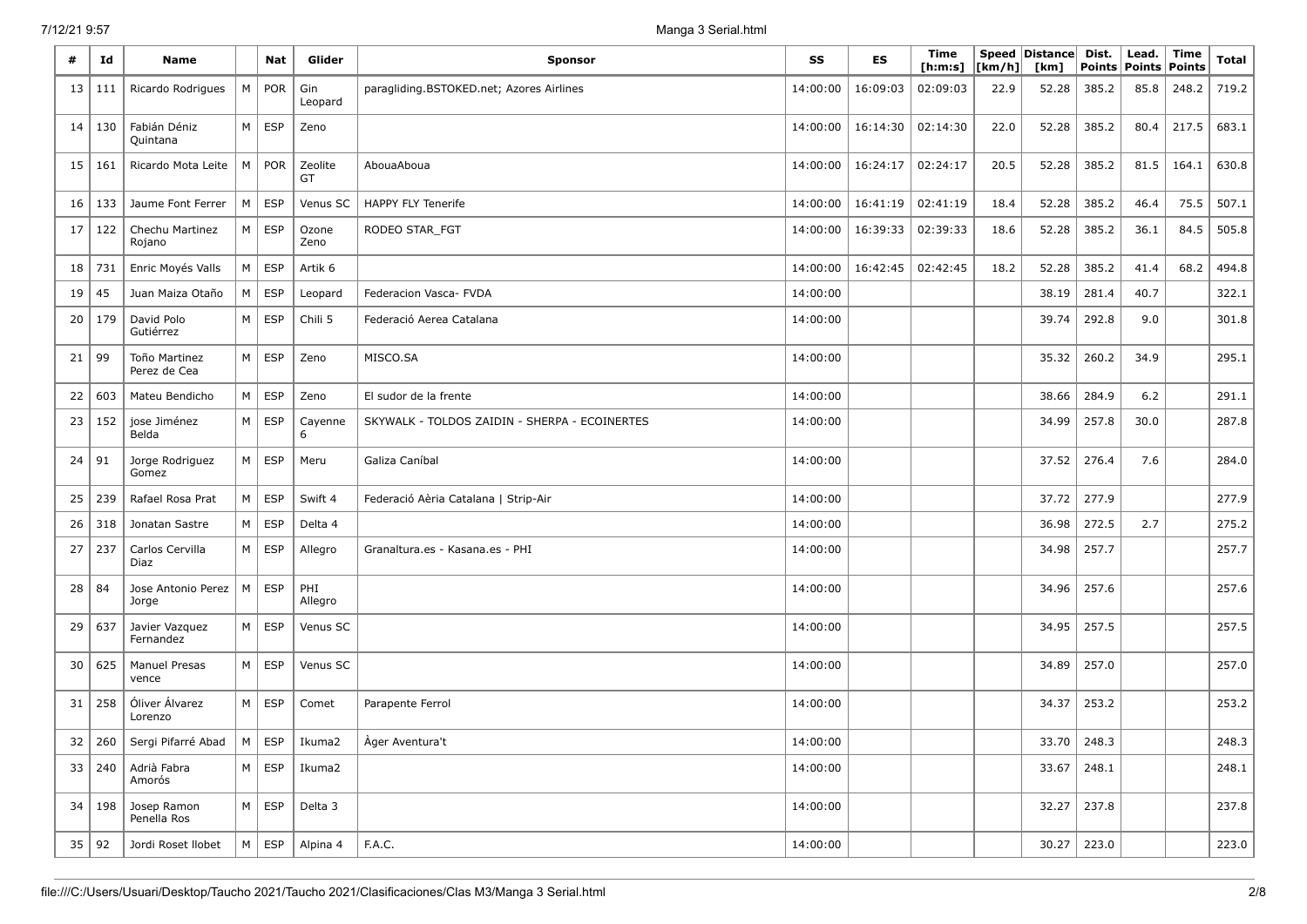| #          | Ιd  | <b>Name</b>                   |                | <b>Nat</b> | Glider           | <b>Sponsor</b>                                                                                                                                      | SS       | <b>ES</b> | Time<br>[ h: m: s] | $\lfloor \lfloor km/h \rfloor \rfloor$ | Speed Distance<br>[km] | Dist. | Lead.<br>Points   Points   Points | Time | <b>Total</b> |
|------------|-----|-------------------------------|----------------|------------|------------------|-----------------------------------------------------------------------------------------------------------------------------------------------------|----------|-----------|--------------------|----------------------------------------|------------------------|-------|-----------------------------------|------|--------------|
| 36         | 81  | Dani Martínez<br>Alarcón      | M              | <b>ESP</b> | Spice            | Skywalk España - Castillo de Segura - OlivAir - Ibex Team                                                                                           | 14:00:00 |           |                    |                                        | 22.70                  | 167.3 |                                   |      | 167.3        |
| 37         | 184 | Augusto Clemente<br>ramirez   | M              | ESP        | Artik 6          |                                                                                                                                                     | 14:00:00 |           |                    |                                        | 22.27                  | 164.1 |                                   |      | 164.1        |
| 38         | 746 | Carlos Pérez<br>Andrés        | M              | <b>ESP</b> | Rush 5           |                                                                                                                                                     | 14:00:00 |           |                    |                                        | 20.66                  | 152.2 |                                   |      | 152.2        |
| 39         | 211 | Miguel González<br>Cuesta     | M              | <b>ESP</b> | Nyos RS          | Club Parapente Ferrol, Nadela, Husqvarna Ferrol, Bueceo Galicia, Garcia Rielo,<br>Felpeto Fisioterapia, Hotel Semáforo de Bares, Axis Paraglaiderss | 14:00:00 |           |                    |                                        | 20.52                  | 151.2 |                                   |      | 151.2        |
| 40         | 735 | Raul Gonzalez<br>Monaj        | M              | <b>ESP</b> | 777<br>Queen 2   |                                                                                                                                                     | 14:00:00 |           |                    |                                        | 16.86                  | 124.2 |                                   |      | 124.2        |
| 41         | 609 | Pilar Montero<br>Gonzalez     | F.             | <b>ESP</b> | Rook 3           |                                                                                                                                                     | 14:00:00 |           |                    |                                        | 15.38                  | 113.3 |                                   |      | 113.3        |
| 42         | 635 | Pedro Gomez<br>Vazquez        | M              | <b>ESP</b> | U turn<br>Vision | <b>NAC INTERCOM</b>                                                                                                                                 | 14:00:00 |           |                    |                                        | 14.40                  | 106.1 |                                   |      | 106.1        |
| 43         | 745 | Joan Penella                  | M              | <b>ESP</b> | Ikuma2           | Ager Aventura't                                                                                                                                     | 14:00:00 |           |                    |                                        | 13.99                  | 103.1 |                                   |      | 103.1        |
| 44         | 286 | Francisco Arenas<br>Hernando  | M              | <b>ESP</b> | Omega 9          | no                                                                                                                                                  | 14:00:00 |           |                    |                                        | 13.85                  | 102.0 |                                   |      | 102.0        |
| 45         | 127 | Afranio González<br>Cabrera   | M              | ESP        | Zeno             |                                                                                                                                                     | 14:00:00 |           |                    |                                        | 13.49                  | 99.4  |                                   |      | 99.4         |
| 46         | 756 | Vicente Abarca<br>Fernandez   | M              | <b>ESP</b> | Eden 7           |                                                                                                                                                     | 14:00:00 |           |                    |                                        | 7.65                   | 56.4  |                                   |      | 56.4         |
| <b>DNF</b> | 164 | Miquel Angel<br>Pifarré Boix  | M              | <b>ESP</b> | Zeno             | Ager Aventura't                                                                                                                                     |          |           |                    |                                        |                        |       |                                   |      | $_{0.0}$     |
| ABS        | 108 | Guillermo De<br>Armas Estévez | M              | <b>ESP</b> | Macpara<br>Magus |                                                                                                                                                     |          |           |                    |                                        |                        |       |                                   |      | 0.0          |
| ABS        | 203 | Javier Liria López            | M              | <b>ESP</b> | Eden 7           | Mundosa®, federació aèria catalana                                                                                                                  |          |           |                    |                                        |                        |       |                                   |      | 0.0          |
| ABS        | 46  | jean marc<br>malhonda         | M <sub>1</sub> | FRA        | Supair<br>Wild   | flytenerife                                                                                                                                         |          |           |                    |                                        |                        |       |                                   |      | 0.0          |
| ABS        | 257 | Josep Requeni<br>Rausell      | M              | <b>ESP</b> | Rush 4           |                                                                                                                                                     |          |           |                    |                                        |                        |       |                                   |      | 0.0          |

## **Task definition**

| No             | Leg Dist.        | Id     | Radius             | Open  | Close | <b>Coordinates</b>           | <b>Altitude</b> |
|----------------|------------------|--------|--------------------|-------|-------|------------------------------|-----------------|
| 1              | $0.0 \text{ km}$ | SD4076 | $400 \text{ m}$    | 13:30 | 15:00 | Lat: 28.14511 Lon: -16.73607 | 744 m           |
| 2 SS           | $1.4 \text{ km}$ | S07026 | 5500 m             | 14:00 | 17:45 | Lat: 28.08831 Lon: -16.70667 | 255 m           |
| 3              | 5.4 km           | S07026 | 1500 m             | 14:00 | 17:45 | Lat: 28.08831 Lon: -16.70667 | 255 m           |
| $\overline{4}$ | 14.0 km          | S28087 | $2000 \; \text{m}$ | 14:00 | 17:45 | Lat: 28.18797 Lon: -16.75544 | 843 m           |
| 5              | 20.5 km          | SG2000 | $2000 \; m$        | 14:00 | 17:45 | Lat: 28.09787 Lon: -16.75192 | 0 <sub>m</sub>  |

file:///C:/Users/Usuari/Desktop/Taucho 2021/Taucho 2021/Clasificaciones/Clas M3/Manga 3 Serial.html 3/8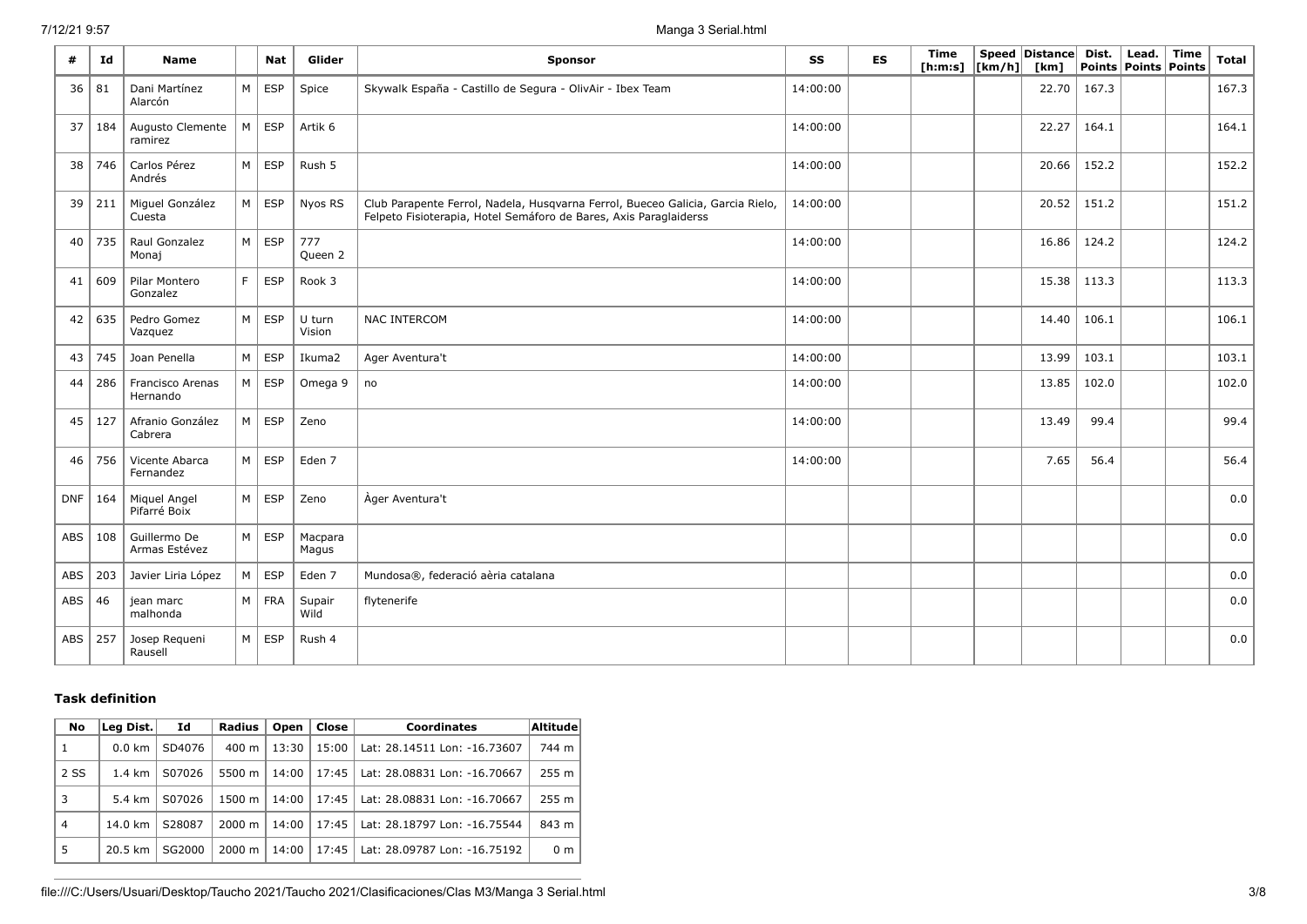7/12/21 9:57 Manga 3 Serial.html

| No    | Leg Dist. | Id     | <b>Radius</b>      | Open  | Close | <b>Coordinates</b>           | <b>Altitude</b> |
|-------|-----------|--------|--------------------|-------|-------|------------------------------|-----------------|
| 6     | 24.8 km   | SD1096 | $4000 \; \text{m}$ | 14:00 | 17:45 | Lat: 28.11537 Lon: -16.65732 | 946 m           |
| 7     | 33.6 km   | ST4003 | 9000 m             | 14:00 | 17:45 | Lat: 28.22388 Lon: -16.83593 | 38 m            |
| 8     | 42.8 km   | S07026 | 1500 m             | 14:00 | 17:45 | Lat: 28.08831 Lon: -16.70667 | 255 m           |
| 9     | 47.8 km   | SD4076 | $500 \text{ m}$    | 14:00 | 17:45 | Lat: 28.14511 Lon: -16.73607 | 744 m           |
| 10 ES | 50.8 km   | SG2000 | $2000 \; \text{m}$ | 14:00 | 17:45 | Lat: 28.09787 Lon: -16.75192 | 0 <sub>m</sub>  |
| 11    | 52.3 km   | SG2000 | $500 \text{ m}$    | 14:00 | 17:45 | Lat: 28.09787 Lon: -16.75192 | 0 <sub>m</sub>  |

### **Notes**

| Ιd  | Name                       | <b>Note</b> |
|-----|----------------------------|-------------|
| 108 | Guillermo De Armas Estévez | Ausente     |
| 164 | Miquel Angel Pifarré Boix  | No Despega  |
| 203 | Javier Liria López         | Ausente     |
| 257 | Josep Requeni Rausell      | Ausente     |
| 46  | jean marc malhonda         | Ausente     |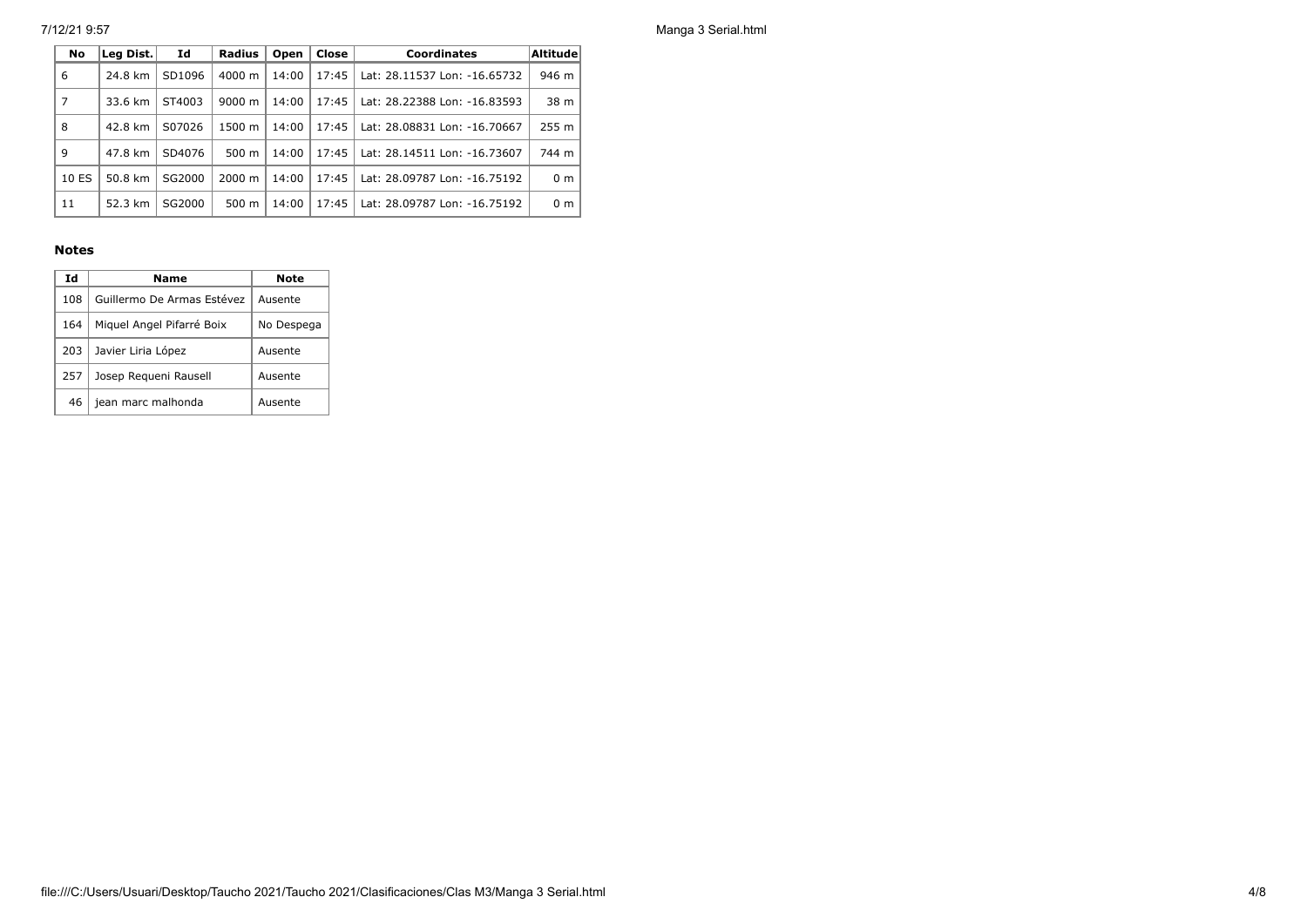7/12/21 9:57 Manga 3 Serial.html

**Pilots not yet processed (NYP)**

**Id Name**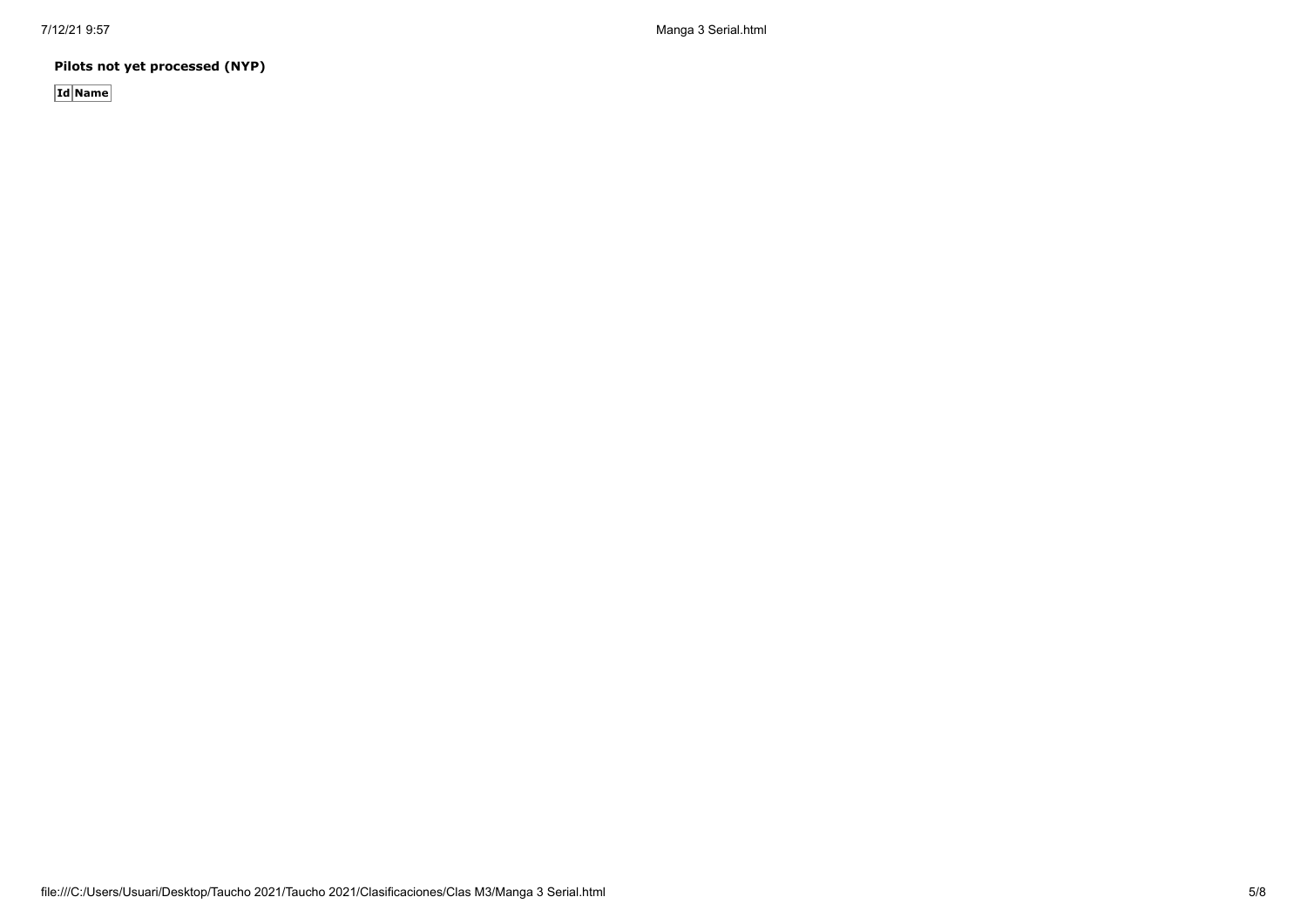#### **Task statistics**

| param                           | value                |
|---------------------------------|----------------------|
| ss_distance                     | 49.35                |
| task_distance                   | 52.276               |
| launch_to_ess_distance          | 50.776               |
| no_of_pilots_present            | 93                   |
| no_of_pilots_flying             | 92                   |
| no_of_pilots_lo                 | 37                   |
| no_of_pilots_reaching_nom_dist  | 56                   |
| no of pilots reaching es        | 56                   |
| no_of_pilots_reaching_goal      | 55                   |
| sum_flown_distance              | 3863.52              |
| best dist                       | 52.276               |
| best_time                       | 1.655                |
| worst_time                      | 2.7125               |
| qnh_setting                     | 1013.25              |
| no_of_pilots_in_competition     | 98                   |
| no_of_pilots_landed_before_stop | 0                    |
| sum_dist_over_min               | 3496.804             |
| sum_real_dist_over_min          | 3496.804             |
| sum_flown_distances             | 3863.52              |
| best_real_dist                  | 52.276               |
| last_finisher_start_time        | 2021-12-06T14:00:00Z |
| last_start_time                 | 2021-12-06T14:00:00Z |
| first_start_time                | 2021-12-06T14:00:00Z |
| first_finish_time               | 2021-12-06T15:39:18Z |
| max_time_to_get_time_points     | 2.9415               |
| goalratio                       | 0.5978               |
| arrival_weight                  | 0                    |
| departure_weight                | 0                    |
| leading_weight                  | 0.162                |
| time_weight                     | 0.4528               |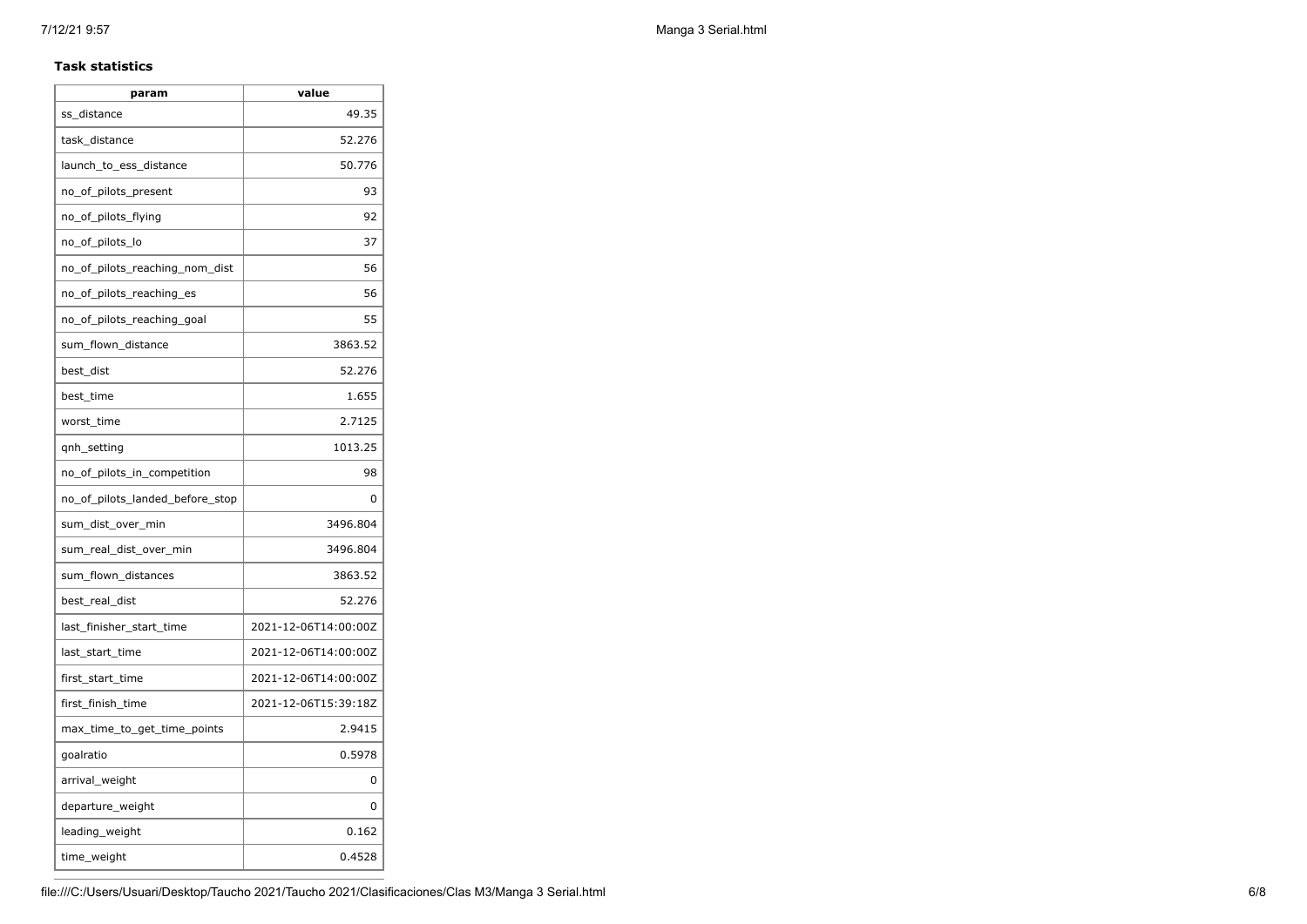| param                        | value        |
|------------------------------|--------------|
| distance_weight              | 0.3852       |
| smallest_leading_coefficient | 1.019        |
| available_points_distance    | 385.1758     |
| available_points_time        | 452.8242     |
| available_points_departure   | 0            |
| available_points_leading     | 162          |
| available_points_arrival     | 0            |
| time_validity                | $\mathbf{1}$ |
| launch_validity              | 1            |
| distance_validity            | 1            |
| stop_validity                | 1            |
| day_quality                  | 1            |
| ftv_day_validity             | 0.9952       |
| time_points_stop_correction  | 0            |

## **Scoring formula settings**

| param                                        | value        |
|----------------------------------------------|--------------|
| id                                           | GAP2020      |
| use distance points                          | 1            |
| use_time_points                              | 1            |
| use_departure_points                         | 0            |
| use_leading_points                           | $\mathbf{1}$ |
| use arrival position points                  | 0            |
| use arrival time points                      | 0            |
| time_points_if_not_in_goal                   | $\Omega$     |
| jump_the_gun_factor                          | $\Omega$     |
| jump_the_gun_max                             | $\Omega$     |
| use_1000_points_for_max_day_quality          | $\Omega$     |
| normalize_1000_before_day_quality            | 0            |
| time_validity_based_on_pilot_with_speed_rank | 1            |
| bonus gr                                     | 4            |
| no pilots in goal factor                     | 0.8          |